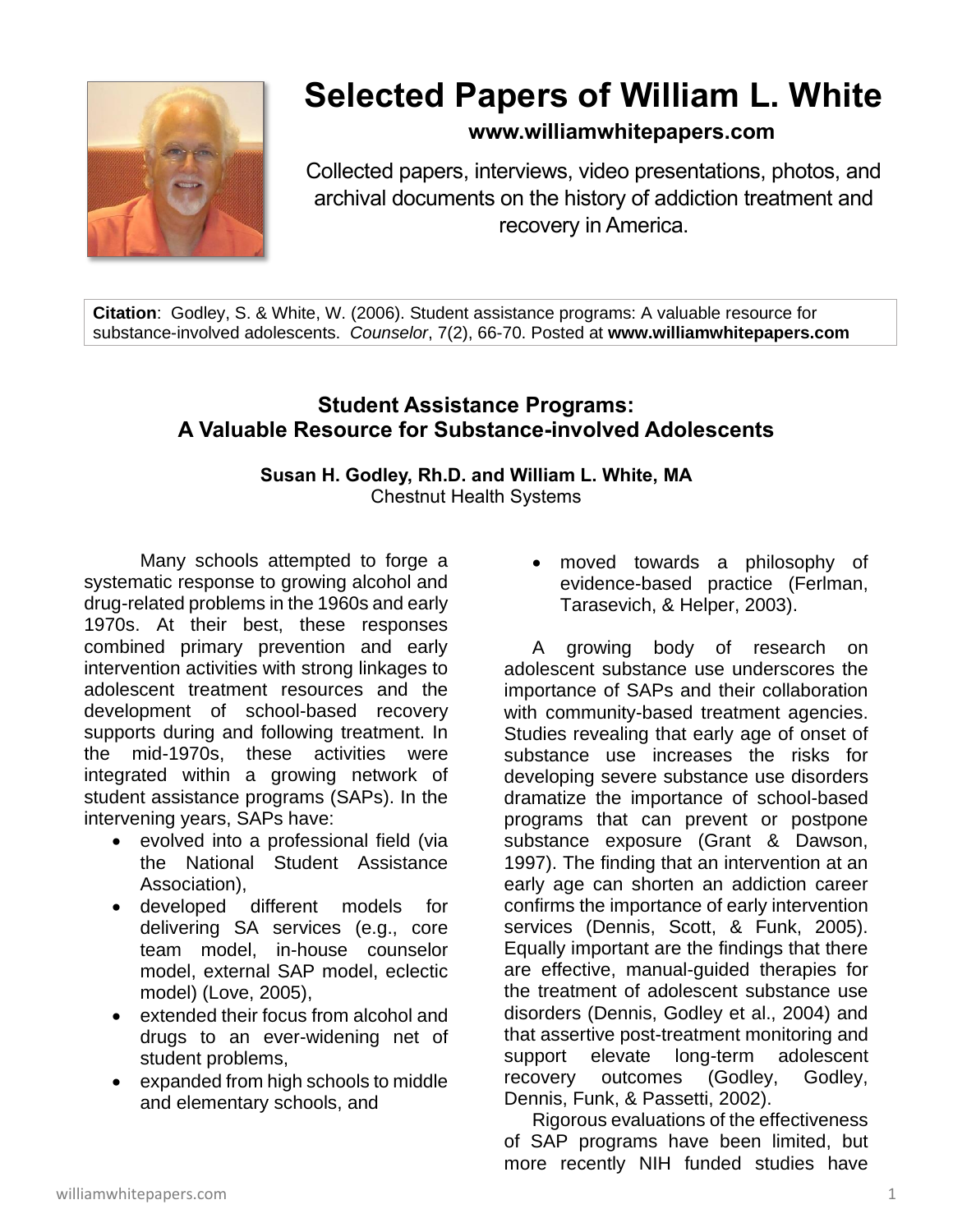tested interventions designed for this setting (Wagner, Tubman, & Gil, 2004; Winters & Leitten, in press). One model of delivering SAP services involves a collaborative partnership with a community-based treatment program and local schools that utilize evidenced-based interventions to enhance the continuum of care for adolescents in the school and the community. To illustrate the process and outcomes of this type of collaboration, this article will describe the implementation and evaluation of an external SAP that combines the resources of a community-based prevention and treatment agency with 23 schools and note the implications of these findings for addiction counselors.

#### **Overview of the Services**

Chestnut Health Systems, a community-based behavioral health care provider in Illinois, has provided student assistance services to schools on a contractual basis since 1985. In the Central Illinois region, this service has grown to 11 SAP staff serving four elementary schools, nine junior high schools, and 10 senior high schools. Traditionally, the types of services provided included crisis intervention, screening and assessment, referral for mental health or alcohol or other drug problems, facilitation of support groups, class presentations, consultations with teachers, staff, and parents, and brief interventions. However, there was not standardization for the screening and assessment activities or for the brief interventions, nor was there training or supervision in the use of a specific screening instrument or intervention model. A federal grant from the Center for Substance Abuse Treatment provided the impetus to introduce more standardized, evidence-based practices.

**Screening.** The first activity to be standardized across all junior and senior high schools was the use of the Global Appraisal of Individual Needs-Quick (GAIN-Q; Titus & Dennis, 2005), a screener that takes 20 to 30 minutes. One of the qualities

of the GAIN-Q that SAP counselors like is that it not only screens for substance use, but also for other behavioral health problems including depression, ADHD, and sources of stress. Most SAP staff use an electronic version that generates a narrative referral and recommendation summary from the screening data. Possible screening recommendations include (a) a longer, more detailed assessment, (b) a brief intervention, or (c) other possible referrals to consider. For adolescents who endorse substance use during the screening, a Reasons for Quitting Scale (RFQ) is also administered so that the answers can be used later in the brief intervention. See See [http://www.chestnut.org/LI/gain/GAIN\\_Q](http://www.chestnut.org/LI/gain/GAIN_Q) /index.html for more information about the

GAIN-Q. One of the first challenges staff raised during implementation of the GAIN-Q was determining which students would be screened. Students served by SAPs run the gamut from those stressed out because they cannot find their locker to those who are suicidal. SAP counselors were concerned about possibly providing more screening services than needed for a student who had a relatively minor crisis or making a student sit through a 20-minute screening when he or she was in a serious crisis situation. The planning team decided a student had to be seen at least two times to warrant use of the screener. This approach allows for a later screening of those students who are in a major crisis during their initial referral. During the most recent school year, 443 GAIN-Qs were completed in the 23 schools served by Chestnut SAP counselors.

**Intervention.** When a student reveals substance use and associated problems, there are two possible recommendations. Those students with little use or associated problems are asked to participate in a five-session Motivational Enhancement Therapy/Cognitive Behavior Therapy (MET/CBT5) at the school with the SAP counselor. If the reported problems are more severe, the student is referred for an in-depth assessment at the school or at a treatment facility to determine if more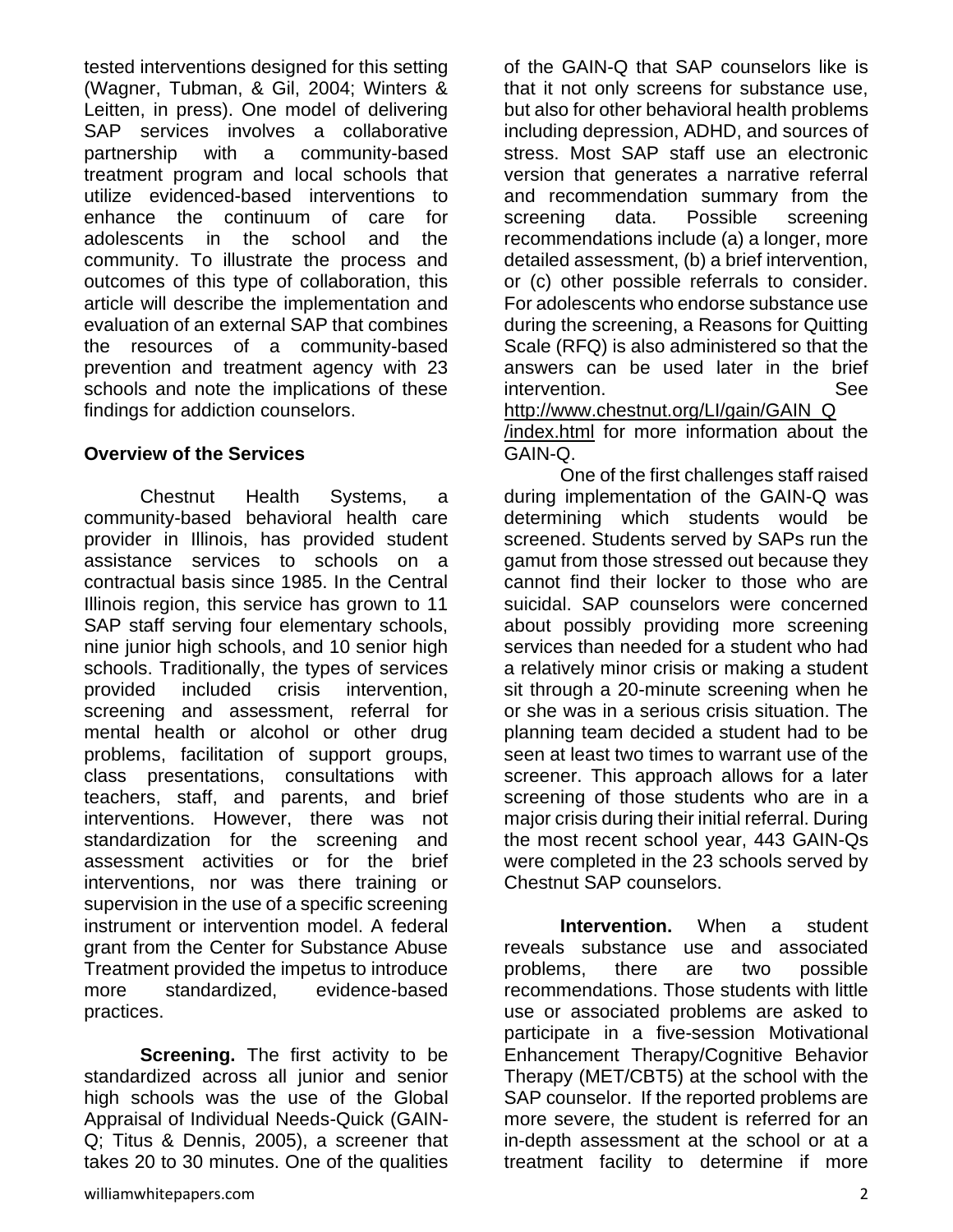intensive treatment is warranted. In most situations, parents are not aware that a student has been referred to or screened by SAP. In the case of a comprehensive assessment, students are told that their parents will be informed and this, along with a reluctance to participate in traditional treatment, leads many students to opt out of the more comprehensive assessment. If students refuse further evaluation, they are then approached about participating in the brief intervention. Support for this approach is based on research suggesting that brief motivational enhancement approaches can in and of themselves be effective treatment or have the potential to move the adolescent along the stages of change continuum, so that he or she may be more open to longer and more intensive treatment at a later time.

MET/CBT5 is a manual-guided approach (Sampl & Kadden, 2001) that was evaluated in the Cannabis Youth Treatment study (Dennis, Godley et al., 2004) and found to be effective at reducing substance use and problems. The manual describes group delivery of the CBT portion of the intervention, but in the SAP application, it is provided in individual sessions. SAP counselors vary time frames for each session as needed to fit with school schedules and add additional sessions if needed to cover the necessary material.

As described in the manual, the first session is designed to develop rapport with the student, build motivation, provide educational material, and review the personalized feedback report produced during the screening interview. During the second session, the SAP counselor works with the student to set goals and guides the student through a functional analysis of his or her alcohol or drug use. During the subsequent three sessions, students are taught refusal skills, how to enhance their social support, and coping with high-risk situations. After explaining each skill, the student is asked to practice it in session and to complete some mutually-agreed upon practice in a real life situation before meeting with the SAP counselor. Throughout all five sessions, the SAP counselor is expected to use the five strategies of MET: Expressing

empathy, developing discrepancy, avoiding argumentation, rolling with resistance, and supporting self-efficacy.

**Check-In Sessions After MET/CBT5.** During the first year of implementation, SAP counselors raised a concern about students who completed the five-session intervention and were still unwilling to quit using alcohol or other drugs or attend further treatment at a treatment agency. To address this situation, a postcounseling check-in procedure was developed. There is a greater likelihood of compliance with continuing care in a school setting than in a traditional clinic. When students complete MET/CBT5, SAP counselors schedule check-in appointments at least once per month for three months. More frequent appointments are scheduled if the SAP counselor determines that increased contact is needed. For students who are invited to participate in MET/CBT5 and stop attending sessions before they complete the intervention, SAP counselors schedule at least one check-in appointment during the three months after the student stops attending MET/CBT5. For all students identified with alcohol and drug concerns, the SAP counselor schedules a check-in appointment at the beginning of the next school year and completes a GAIN-Q rescreening annually.

During the check-in session, the SAP counselor administers the Happiness Scale (HS) from the Adolescent Community Reinforcement Approach Cannabis Youth Treatment manual (Godley et al., 2001). The HS is a one-page form that covers 16 life areas (e.g., substance use/non-use, school, relationships with friends) that students rate on a one-to-ten scale indicating their degree of satisfaction with each dimension. The HS helps communicate a holistic interest in the student (not just in substance use) and provides an easy entrée into different areas of his or her life. SAP counselors review the HS with each student and work to develop goals.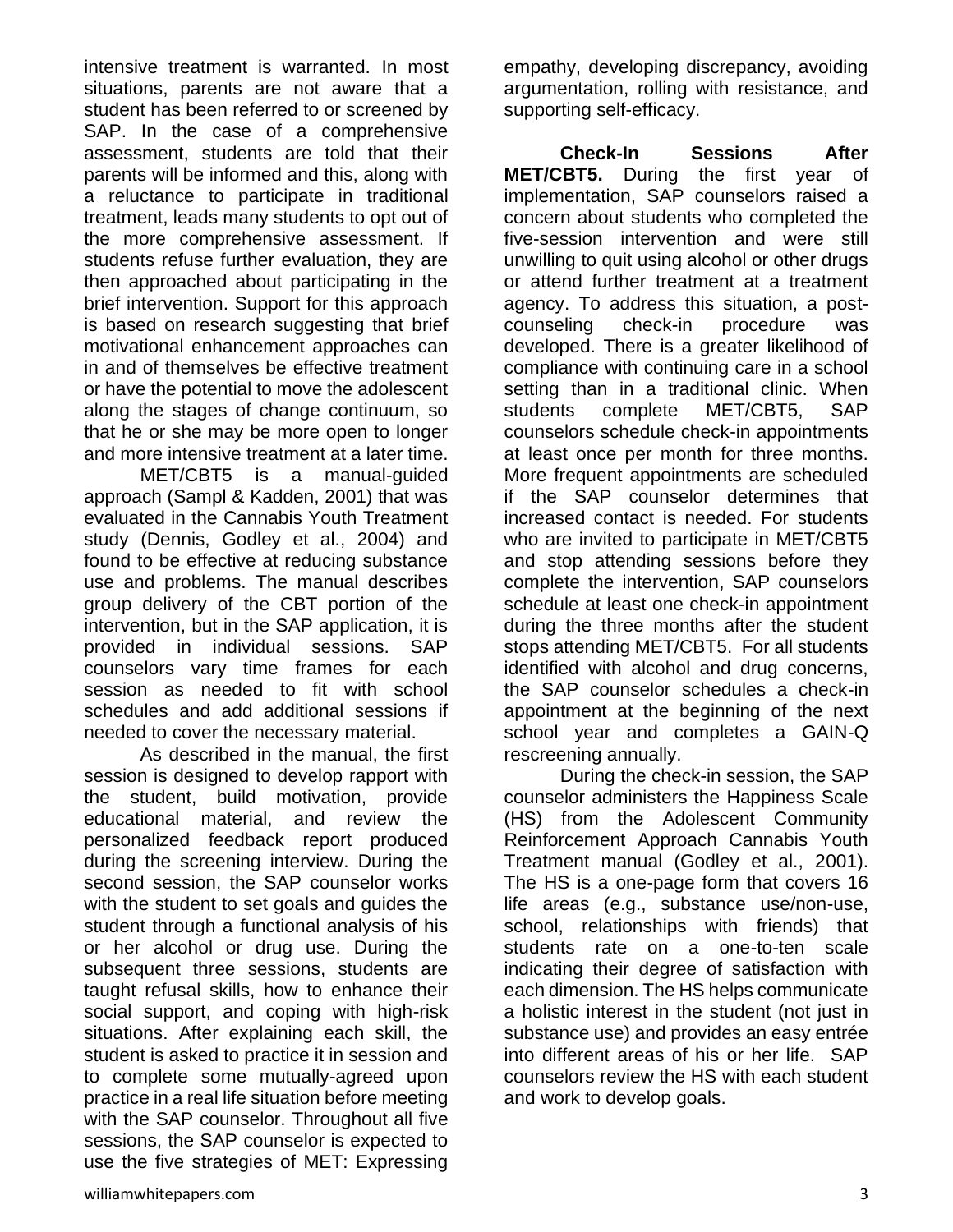**Continuing Care for Students in or Discharged from Treatment**. Students also need support or continuing care services when they are currently attending or have been discharged from treatment. One of the advantages of the CSAT-funded grant was that an electronic clinical and case management record was developed, which allows electronic notification to an SAP counselor that a student attending his or her school has been discharged from treatment. This system also allows the SAP counselor to view the student's progress during treatment. Since the SAP counselor is made aware of a student's participation in or discharge from treatment, he or she can call the student in for a check-in session and see him or her as frequently as needed using the Happiness Scale procedure and other MET/CBT procedures. These students are also scheduled for annual screenings with the GAIN-Q.

## **Staff Training and Monitoring**

The transfer of evidence-based practices from controlled studies to implementation in applied settings is challenging and requires investing resources in staff training, certification, and on-going monitoring. The first and foremost barrier to overcome is resistance to change existing SAP service delivery methods. The first step in overcoming this resistance is to provide an explanation outlining the reasoning for proposed changes and data supporting the new approach. There are also advantages to a gradual implementation of new procedures. The three-year implementation process used at Chestnut provided the opportunity for those who were trained first to spread their new knowledge and enthusiasm to those who were trained later.

SAP counselors' competency in administering the GAIN-Q and delivering MET/CBT5 was achieved through training, certification, and supervision. GAIN-Q training was based on the GAIN Coordinating Center requirements, which involve training, practice with feedback, taped administrations reviewed by quality assurance specialists who give written feedback until certification is attained, followed by periodic taped reviews. A similar process is employed for training and monitoring staff in MET/CBT5. After training by an expert in MET/CBT, SAP counselors are required to tape sessions (with students' permission) for review by the supervisor. SAP counselors also use session check sheets from the intervention manual as a means of self-feedback to ensure they are following procedures. As with the GAIN-Q, once SAP counselors are certified in the use of MET/CBT5, the frequency of tape review is reduced. Another aspect of weekly supervision is the examination of each SAP counselor's 'case review log', which provides a row for each student and shows starting date, number of sessions, and a column for each MET/CBT procedure. This log allows clinical supervisors to quickly assess the status of every student receiving MET/CBT. Group supervision is also provided twice a month so that counselors can learn through a group tape review process and discuss common issues.

To ensure that SAP program managers know each individual and school's level of implementation, it is necessary to collect performance indicator data on both the screening and assessment process by the SAP counselor and school. Indicators include (a) type of SAP referral (new, call back by the counselor, walk-in, from the treatment agency), (b) reasons for referral, (c) placement recommendations, (d) number referred and completed for a more in-depth assessment, (e) average number of days from referral to completed GAIN-Q, and (f) number beginning and completing MET/CBT5. Pre and post-outcome data are also collected using the GAIN-Q to guide program improvement. For example, in the first year, outcome findings suggested that the percentage of students reporting marijuana use decreased after the intervention, while there was an increase in the percentage of MET/CBT students who reported binge drinking. This finding suggested the need for SAP counselors to focus more of their attention and the educational materials on alcohol and binge drinking.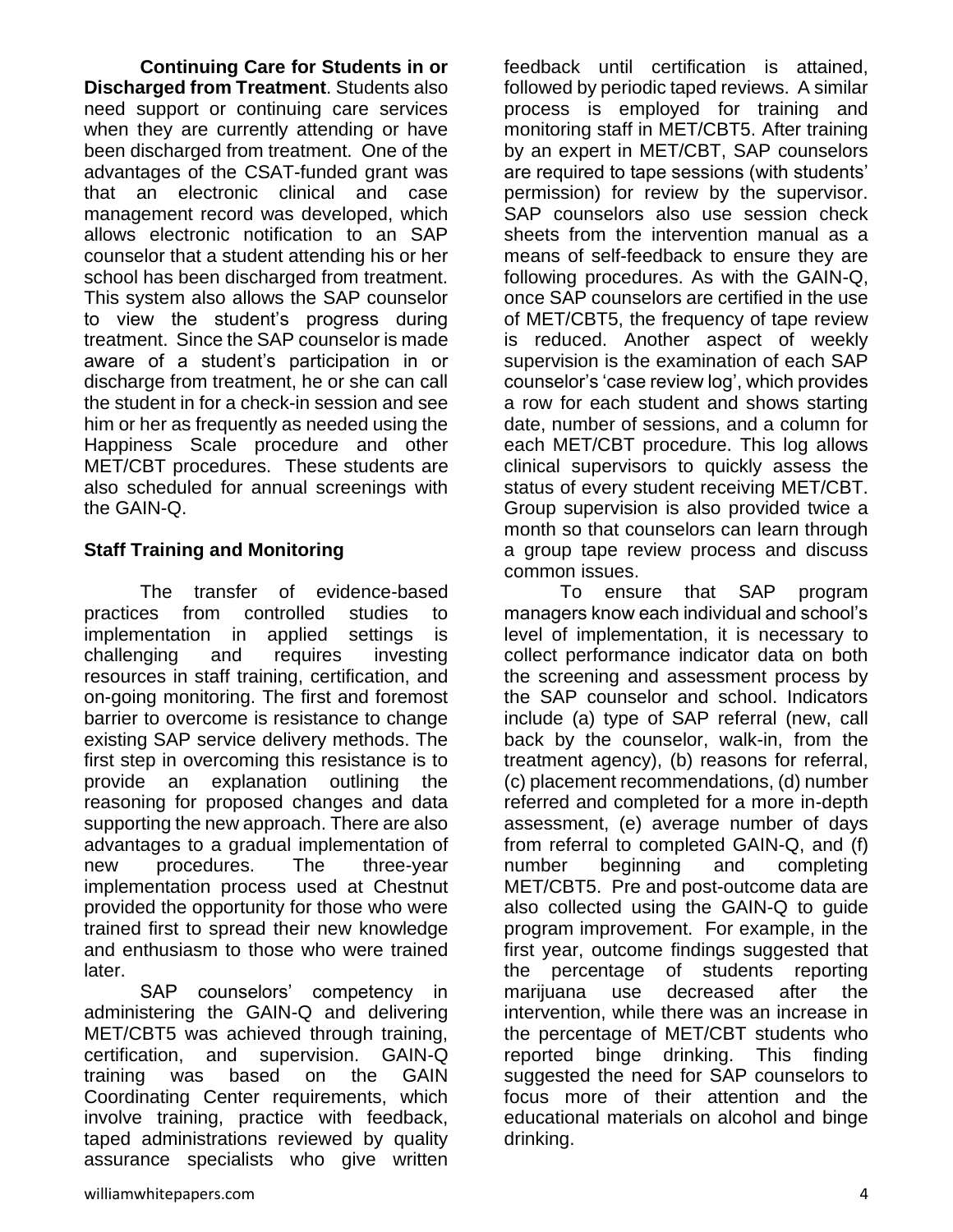### **Working with the Schools**

School district superintendents and school personnel like the standardized screening and the manual-guided intervention because they are similar to professional tools they use (e.g., standardized tests and curriculum). In the beginning, presentations were made as requested to school boards, superintendents, and school counseling and social work teams to describe the planned changes in the SAP program. Last year, a major emphasis was to ask all the school districts in the county to consider adopting similar policies for alcohol and drug infractions that would encourage student participation in the intervention for those who need it. The proposed policy included a reduction in suspension time if the student participated in the GAIN-Q screening and MET/CBT5, and the parent(s) met with the SAP counselor at the beginning and the end of the process.

## **Lessons Learned**

One of the advantages of using the GAIN-Q is that it provides data that can be used for program improvement. Table 1 shows the similarities and differences between adolescents seen in a school setting for MET/CBT and those seen in outpatient treatment. SAP participants are significantly more likely to be female and younger, while adolescents seen in treatment are more likely to have been arrested in the past year and African American. There were no significant differences with regard to prior treatment for a substance use disorder in the past year. Most significantly, adolescents in treatment do not appear to necessarily have more severe substance use problems than those seen in the SAP; but they are older, more likely to be male, and more likely to have been involved in the juvenile justice system. These data provide support that services in schools offer the possibility for earlier intervention.

Outcomes have been evaluated to the extent possible with pre- post- data analysis (Figure 1). Student's initial GAIN-Qs are used as pre-tests and their post-tests are a follow-up version of the GAIN-Q (administered by research assistants to reduce respondent bias) 90 days or more after their screening. When combining the data across three years of implementation, there are significant decreases in the percentage of these students reporting any alcohol, marijuana, and other drug use.

#### **SAPs and the Addictions Professional**

This brief summary of the contractual delivery of SAP services by a communitybased treatment agency underscores the growing role addiction professionals are playing in the delivery of school-based early intervention and post-treatment support services to substance-involved adolescents. This work is being guided around the country by new models of institutional collaboration, more effective screening instruments, the integration of evidence-based and manualguided intervention protocol, and a commitment to the continued evaluation and improvement of school-based early intervention and support services. We envision a future in which addictions professionals will play an increasingly important role in the design and delivery of such services and the ongoing refinement of these interventions to create even more potent effects.

#### **Acknowledgements**

The authors would like to acknowledge the Student Assistance Program staff of Chestnut Health Systems and the many school districts, superintendents, and school administrators in Central Illinois who have helped make this a successful collaboration. In particular, we would like to acknowledge the contributions of Loree Adams, Bruce Boeck, Rod Funk, Mychele Kenney, Lora Passetti, Rick Risberg, Kimi Schroeder, and Kelli Wright for their leadership during implementation, data collection, and analysis.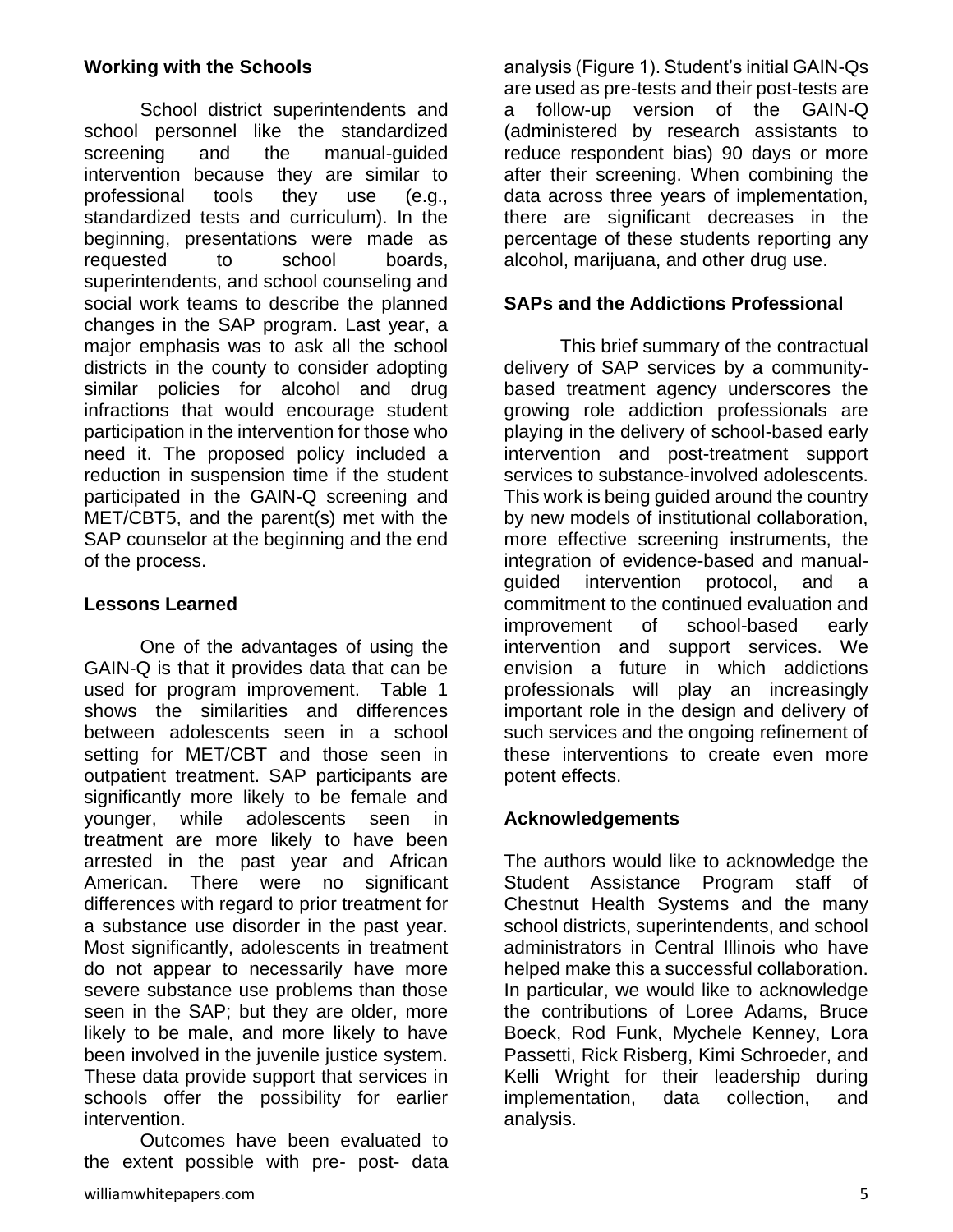## **References**

- Dennis, M.L., Godley, S.H., Diamond, G.S., Tims, F.M., Babor, T., Donaldson, J., Liddle, H., Titus, J.C., Kaminer, Y., Webb, C., Hamilton, N., & Funk, R.R. (2004). The Cannabis Youth Treatment (CYT) Study: Main findings from two randomized trials. *Journal of Substance Abuse Treatment*, *27*, 197-213.
- Dennis, M.L., Scott, C.K., & Funk, R.R. (2005). The duration and correlates of substance abuse treatment careers among people entering publicly funded treatment in Chicago. *Journal of Substance Abuse Treatment, 28*, S51- S62.
- Ferlman, C., Tarasevich, S. & Helper, N. (2003). *Retrospective analysis of the Pennsylvania Student Assistance Program outcome data: Implications for practice and research*. Retrieved October 17, 2005 from [www.nsaa.us.](http://www.nsaa.us/)
- Godley, M.D., Godley, S.H., Dennis, M.L., Funk, R.R., & Passetti, L.L. (2002). Preliminary outcomes from the assertive continuing care experiment for adolescents discharged from residential treatment. *Journal of Substance Abuse Treatment*, *23*, 21-32.
- Godley, S.H., Meyers, R.J., Smith, J.E., Godley, M.D., Titus, J.M., Karvinen, T., Dent, G., Passetti, L.L., & Kelberg, P. (2001). *The Adolescent Community Reinforcement Approach (ACRA) for adolescent cannabis users* (DHHS Publication No. (SMA) 01-3489, Cannabis Youth Treatment (CYT) Manual Series, Volume 4). Rockville, MD: Center for Substance Abuse Treatment, Substance Abuse and Mental Health Services Administration. Retrieved from from [http://www.chestnut.org/li/cyt/products](http://www.chestnut.org/li/cyt/products%20/acra_cyt_v4.pdf)  [/acra\\_cyt\\_v4.pdf.](http://www.chestnut.org/li/cyt/products%20/acra_cyt_v4.pdf)
- Grant, B.F., & Dawson, D.A. (1997). Age at onset of alcohol use and its association with DSM-IV alcohol abuse and dependence. *Journal of Substance Abuse, 9,* 103-110.
- Love, N. (2005). Just because the name's the same… A look at different models of student assistance, *Student Assistance Journal*, *17*(4), 19-21.
- Sampl, S., & Kadden, R. (2001). *Motivational Enhancement Therapy and Cognitive Behavioral Therapy for Adolescent Cannabis Users: 5 Sessions* (DHHS Publication No. (SMA) 01-3486, Cannabis Youth Treatment (CYT) Manual Series, Volume 1). Rockville, MD: Center for Substance Abuse Treatment, Substance Abuse and Mental Health Services Administration. Retrieved from from [http://www.chestnut.org/li/cyt/](http://www.chestnut.org/li/cyt/%20products/mcb5_cyt_v1.pdf)  [products/mcb5\\_cyt\\_v1.pdf.](http://www.chestnut.org/li/cyt/%20products/mcb5_cyt_v1.pdf)
- Titus, J.C., & Dennis, M.L. (2005). *Global Appraisal of Individual Needs - Quick* (GAIN-Q, v. 2.5.1). Bloomington, IL: Chestnut Health Systems.
- Wagner, E.F., Tubman, J.G., & Gil, A.G. (2004). Implementing school-based substance abuse interventions: methodological dilemmas and recommended solutions. *Addiction, 99*(Suppl 2*)*, 106- 119.
- Winters, K.C. & Leitten, W. (in press). Brief intervention for drug abusing adolescents in a school setting. *Psychology of Addictive Behaviors*.

**About the Authors**: Susan Godley [\(sgodley@chestnut.org\)](mailto:sgodley@chestnut.org) is a Senior Research Scientist at Chestnut Health Systems. William White

[\(bwhite@chestnut.org\)](mailto:bwhite@chestnut.org) is a Senior Research Consultant at Chestnut Health Systems.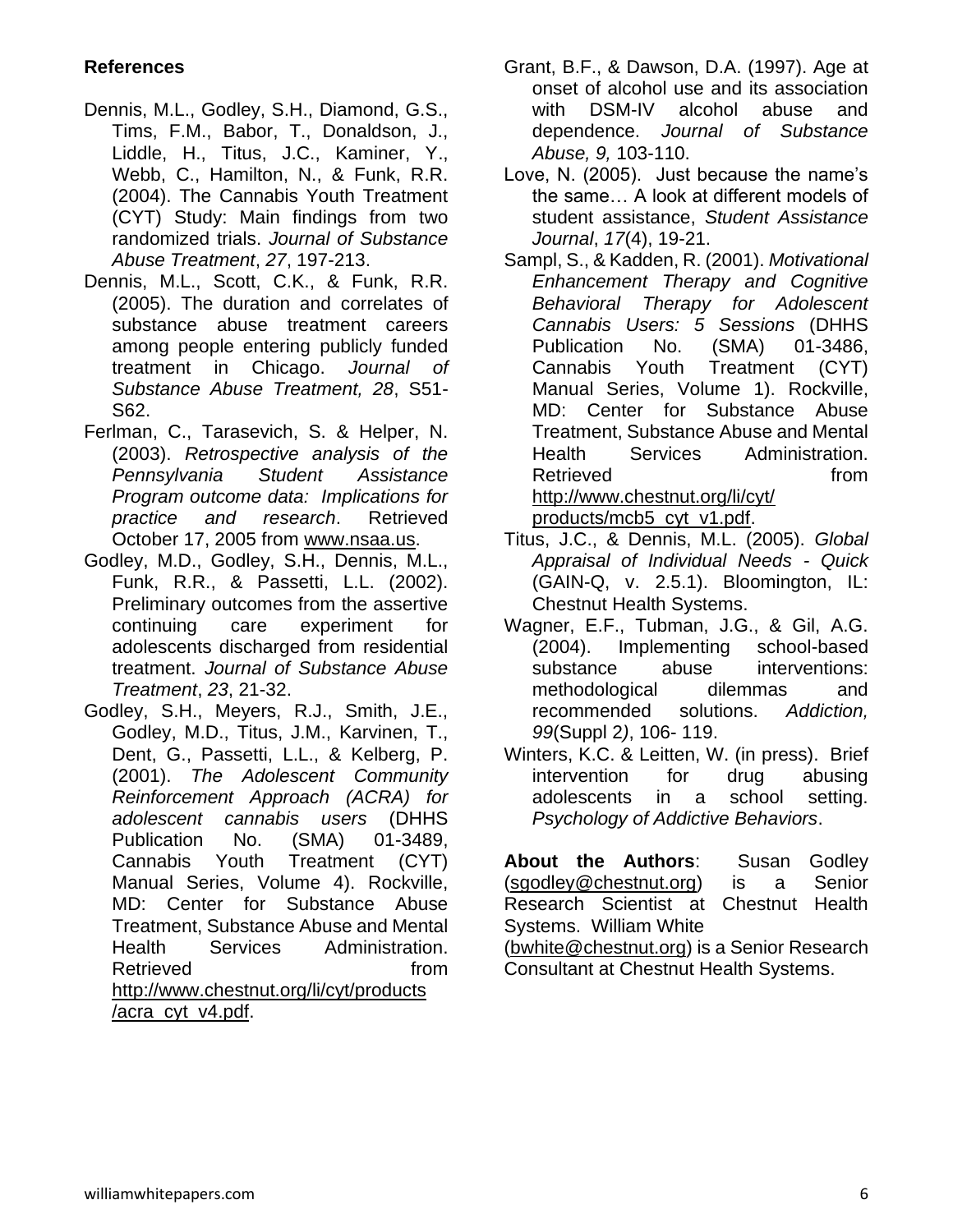|                                                                   |                        | Youth in<br><b>Youth in Outpatient</b> |
|-------------------------------------------------------------------|------------------------|----------------------------------------|
| Demographics                                                      | <b>SAP</b><br>$(n=61)$ | <b>Treatment</b><br>$(n=75)$           |
| Female\a                                                          | 54%                    | 29%                                    |
| African American\a                                                | 2%                     | 8%                                     |
| Caucasian                                                         | 77%                    | 76%                                    |
| Hispanic                                                          | 0%                     | 5%                                     |
| Mixed/Other                                                       | 21%                    | 11%                                    |
| 11 - 14 Years Old\a                                               | 41%                    | 15%                                    |
| $15 - 16$                                                         | 39%                    | 61%                                    |
| $17 - 18$                                                         | 20%                    | 24%                                    |
| Any Prior Mental Health Treatment                                 | 61%                    | 54%                                    |
| Any Prior Substance Abuse Treatment                               | 16%                    | 11%                                    |
| Arrested in the Past Year\a                                       | 12%                    | 62%                                    |
| Any Past Year Substance Disorder\b                                | 71%                    | 85%                                    |
| $a\$ Chi-square difference is significantly different ( $p$ <.05) |                        |                                        |

b\ Abuse or dependence